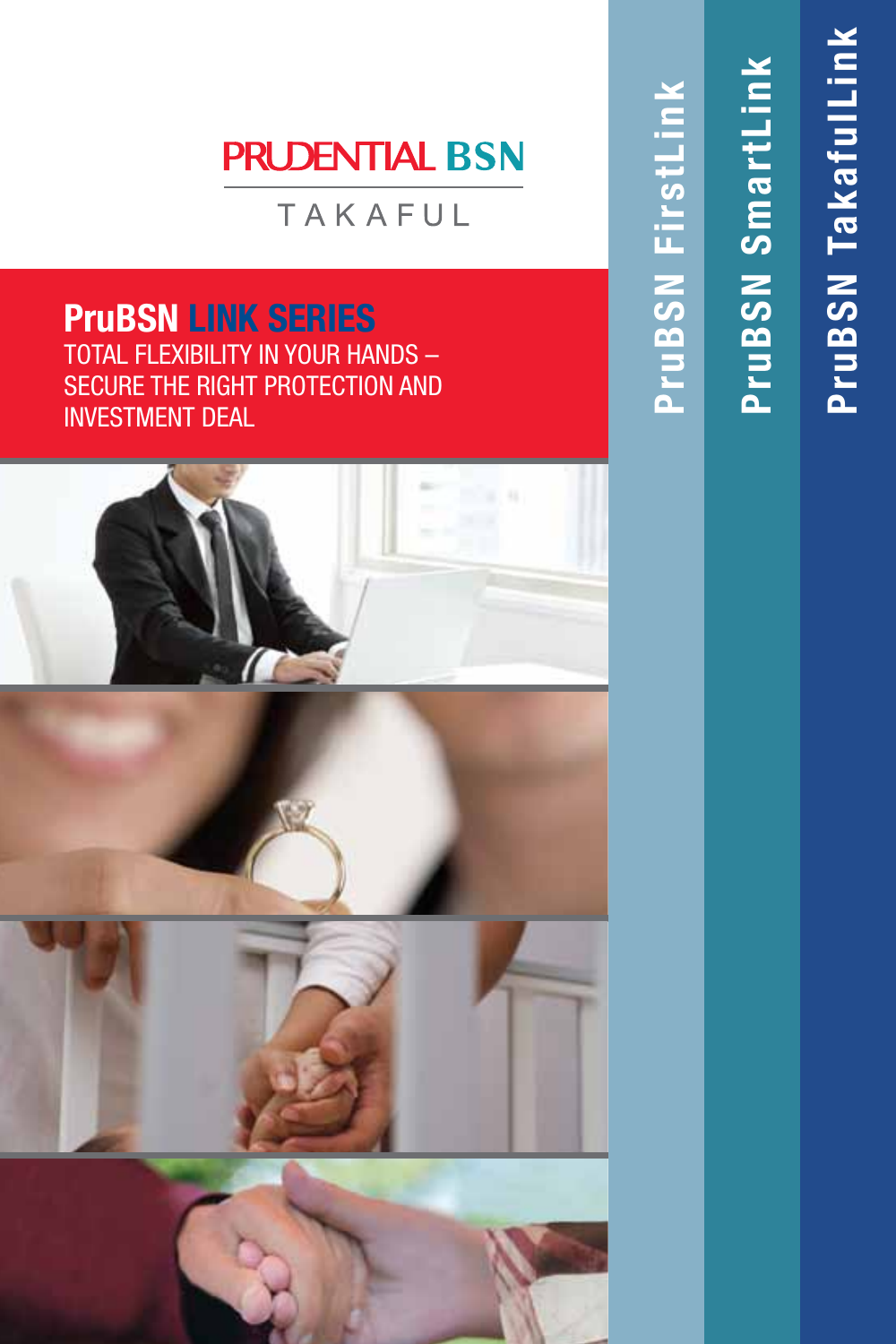# TOTAL FLEXIBILITY IN YOUR HANDS - SECURE THE RIGHT PROTECTION AND INVESTMENT DEAL

**Whether you are graduating, starting a family or planning for retirement,** you should have a sound financial plan to support your goal as well as to prepare for uncertainties. With PruBSN Link Series, you can build your entire life plan that accommodates your changing requirements and priorities, ensuring you and your loved ones can move on comfortably in life, come what may.

**These 3 simple steps** will guide you in identifying the ideal level of protection and savings that you need for now and for the future. Furthermore, choose to enhance further your plan with our unique additional benefits, designed to complement your growing needs.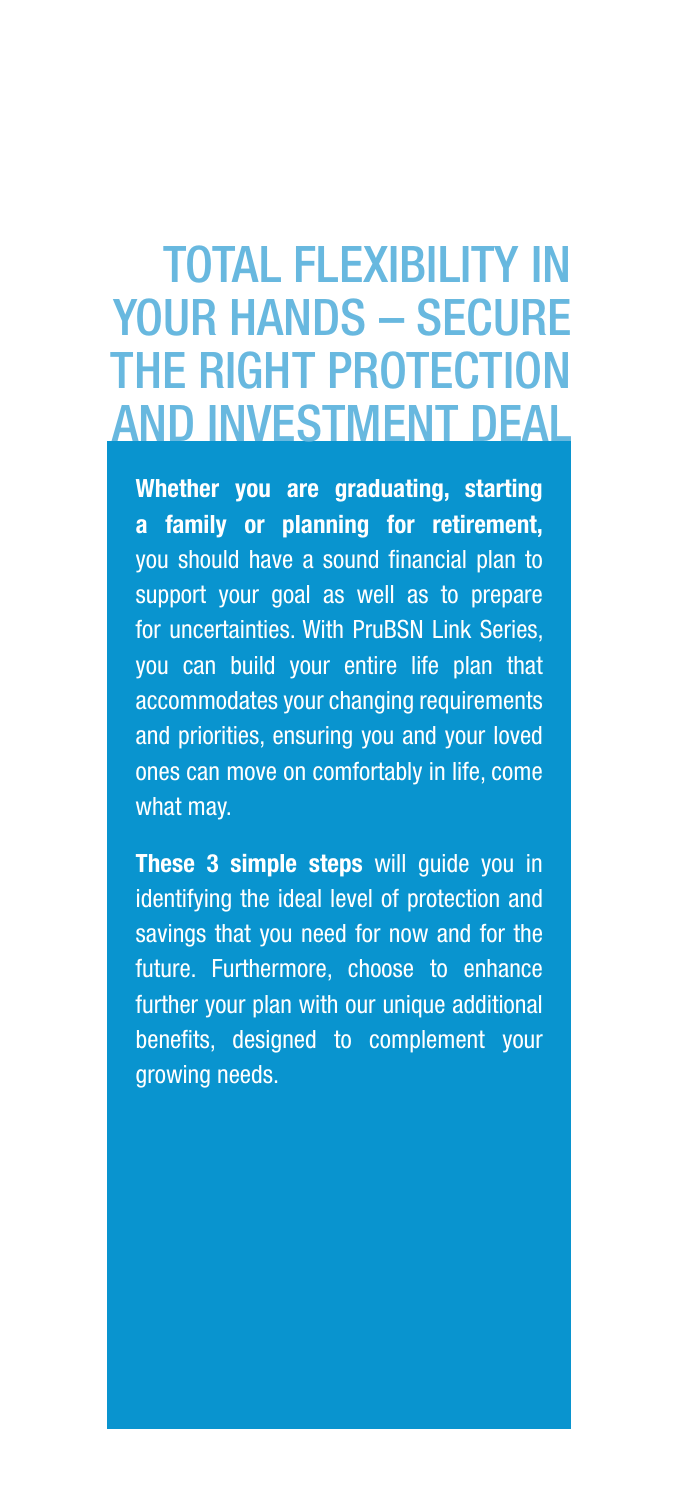#### Step 1 **Where are you now?**





## **Young Family**



## **Growing Family**



Step 2 **What are Your Needs?**

- $\vee$  Build Investment Fund
- ✔ Income Protection
- **✓** Short Term Goals
- $\vee$  Basic Medical & Health

#### Step 3 **Which Plan is Suitable for You?**



## We recommend **PruBSN FirstLink**

✔ Medical & Health Coverage

- $\vee$  Aggressive Investment
- $\vee$  Accidental Benefits

## We recommend **PruBSN TakafulLink**

- ✔ Parents:
- Sufficient Medical & Health Coverage
- Income Replacement
- Balanced Investment
- Family Benefits
- Pregnancy Benefit

## **AND AND**

- $\vee$  Child:
- Basic Medical & Health
- Education Fund
- Continuous Protection
- Pre and Post Natal Benefits
- ✔ Comprehensive Medical & Health Coverage
- ✔ Secure Investment for Retirement Income

## We recommend **PruBSN TakafulLink**

## We recommend **PruBSN SmartLink**



*Note: The LinkSeries plan is being recommended based on age group. Please refer to the 4 type of funds to cater each group investment needs strategy.*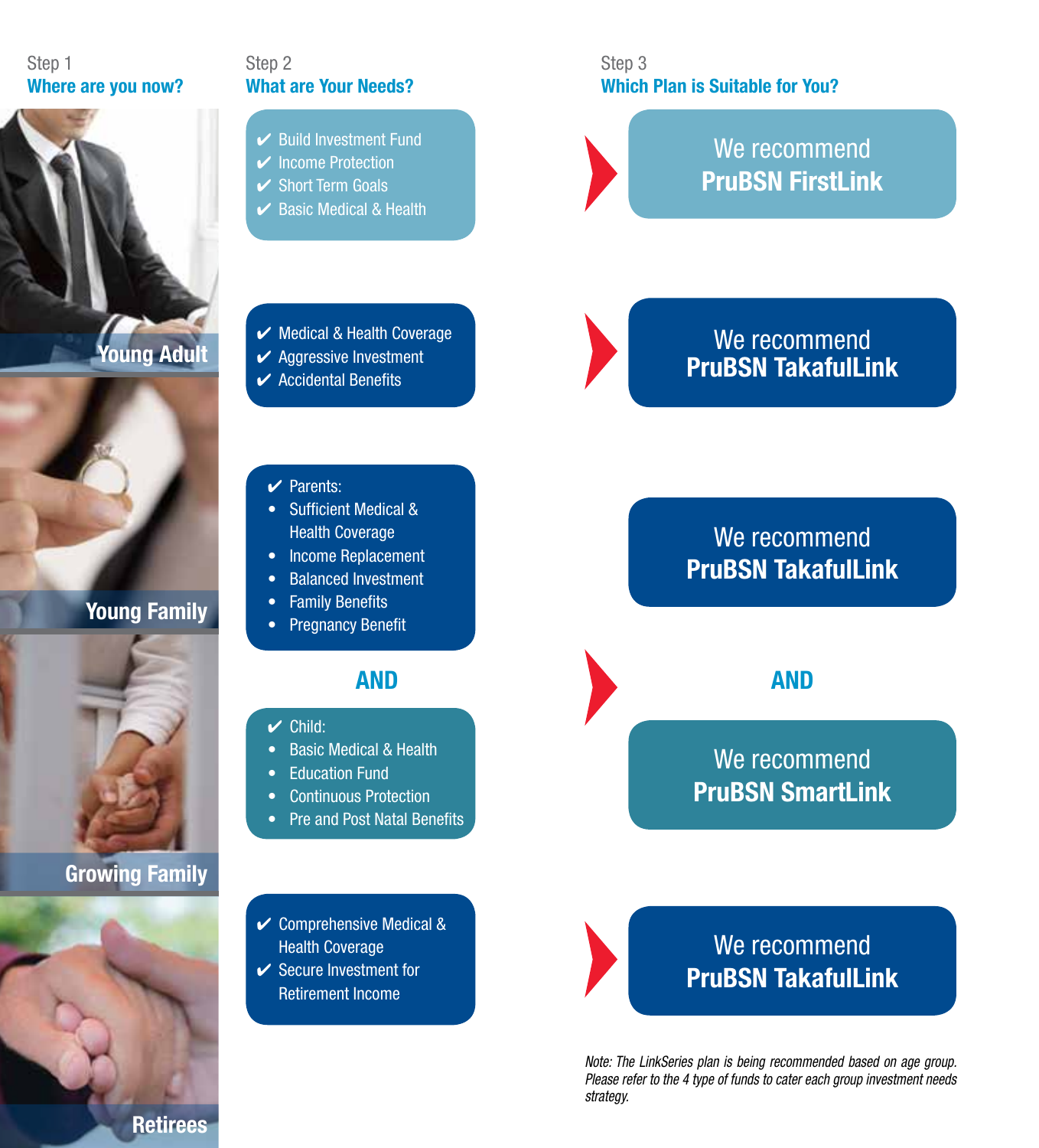## **PruBSN FirstLink Begin First with the Ideal Plan**



**PruBSN FirstLink** is a regular contribution investmentlinked takaful plan that provides you the freedom to modify your plan to suit your lifestyle needs at every stage of your life. This plan also celebrates your life achievements through its unique feature, **AchieveFirst Bonus.**

**PruBSN FirstLink** is suitable if you are between 19 and 25 years old. With a minimum contribution of RM100 monthly, you may choose the plan to mature when you reach 80 or 100 years old.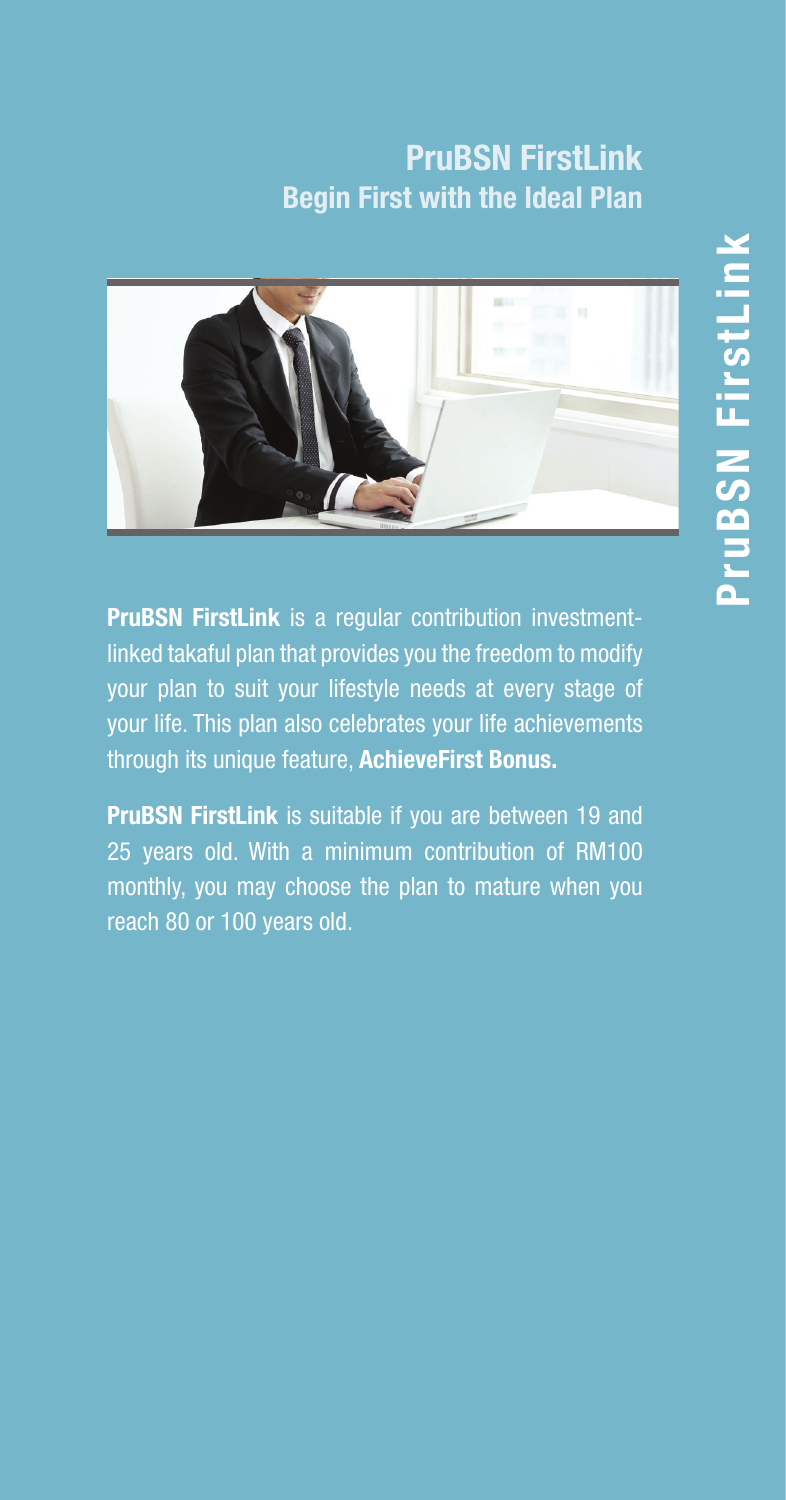The following unique features are available only for you through **PruBSN FirstLink**.

| <b>Celebrate</b><br>your life stage<br><b>achievements</b>           | Accomplish one of the following events and<br>we will <b>CELEBRATE</b> your achievement through<br>AchieveFirst Bonus <sup>1</sup> . You will get RM500 if you<br>complete the event before you reach 50 years<br>old. You can only claim this benefit once.<br>Buy your first house<br>Get married<br>When your child is born<br>Perform Hajj<br>Perform Umrah<br>Complete post graduate degree |
|----------------------------------------------------------------------|--------------------------------------------------------------------------------------------------------------------------------------------------------------------------------------------------------------------------------------------------------------------------------------------------------------------------------------------------------------------------------------------------|
| <b>Earn Loyalty</b><br>Bonus <sup>1</sup>                            | Pay your contribution on a timely basis and<br>we will give you 5% of your yearly protection<br>contributions upon completion of the 10th<br>certificate year and every 3 years after that.                                                                                                                                                                                                      |
| <b>Continuous</b><br>coverage <sup>2</sup> during<br>difficult times | This plan ensures your coverage continues for<br>up to six months if you are unable to pay your<br>contributions due to loss of job.                                                                                                                                                                                                                                                             |
| <b>Enhance your</b><br>benefits <sup>3</sup>                         | You may enhance your plan by choosing from<br>a range of riders to complement your protection<br>needs as well as to grow your savings fund.<br>Please refer to PruBSN corporate website<br>for further information.                                                                                                                                                                             |
| <b>Grow your</b><br>savings fund                                     | Grow your savings through our managed<br>investment fund, Takafulink Dana Urus, or<br>accelerate its growth by investing in equities<br>through Takafulink Dana Ekuiti or Takaful<br>Dana Ekuiti Dinasti.                                                                                                                                                                                        |
| <b>Preserve your</b><br>savings fund                                 | Preserve your savings by investing in a more<br>secure fund, Takafulink Dana Bon.                                                                                                                                                                                                                                                                                                                |

- 
- *<sup>1</sup> Subject to terms and conditions.*
- <sup>3</sup> Attachment of additional benefits are subject to underwriting and *additional contribution.*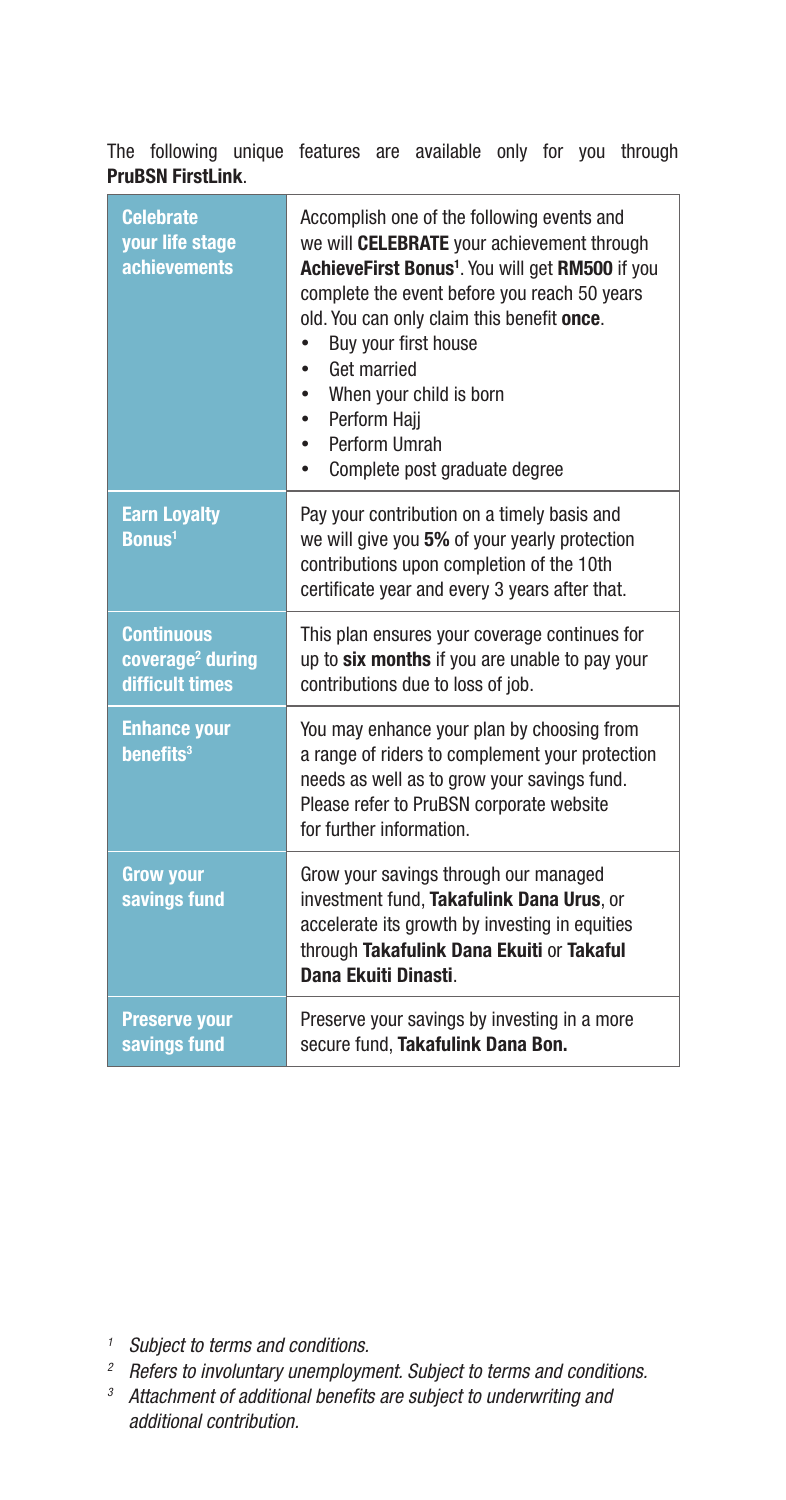#### **How do I claim the AchieveFirst Bonus?**

It is simple!

- 1. Ensure your contribution payment is up to date.
- 2. Make a certified true copy of the following documents:

| <b>Event</b>                      | <b>Document required</b>     |
|-----------------------------------|------------------------------|
| Bought your first house           | Sales and Purchase Agreement |
| Get married                       | Marriage certificate         |
| When your child is born           | <b>Birth certificate</b>     |
| Performed Hajj                    | Hajj visa                    |
| <b>Performed Umrah</b>            | Umrah visa                   |
| Completed post<br>graduate degree | Post graduate certificate    |

- 3. Submit the copy at any of our branches nationwide.
- 4. Once verified, we will give you a cheque for your achievement.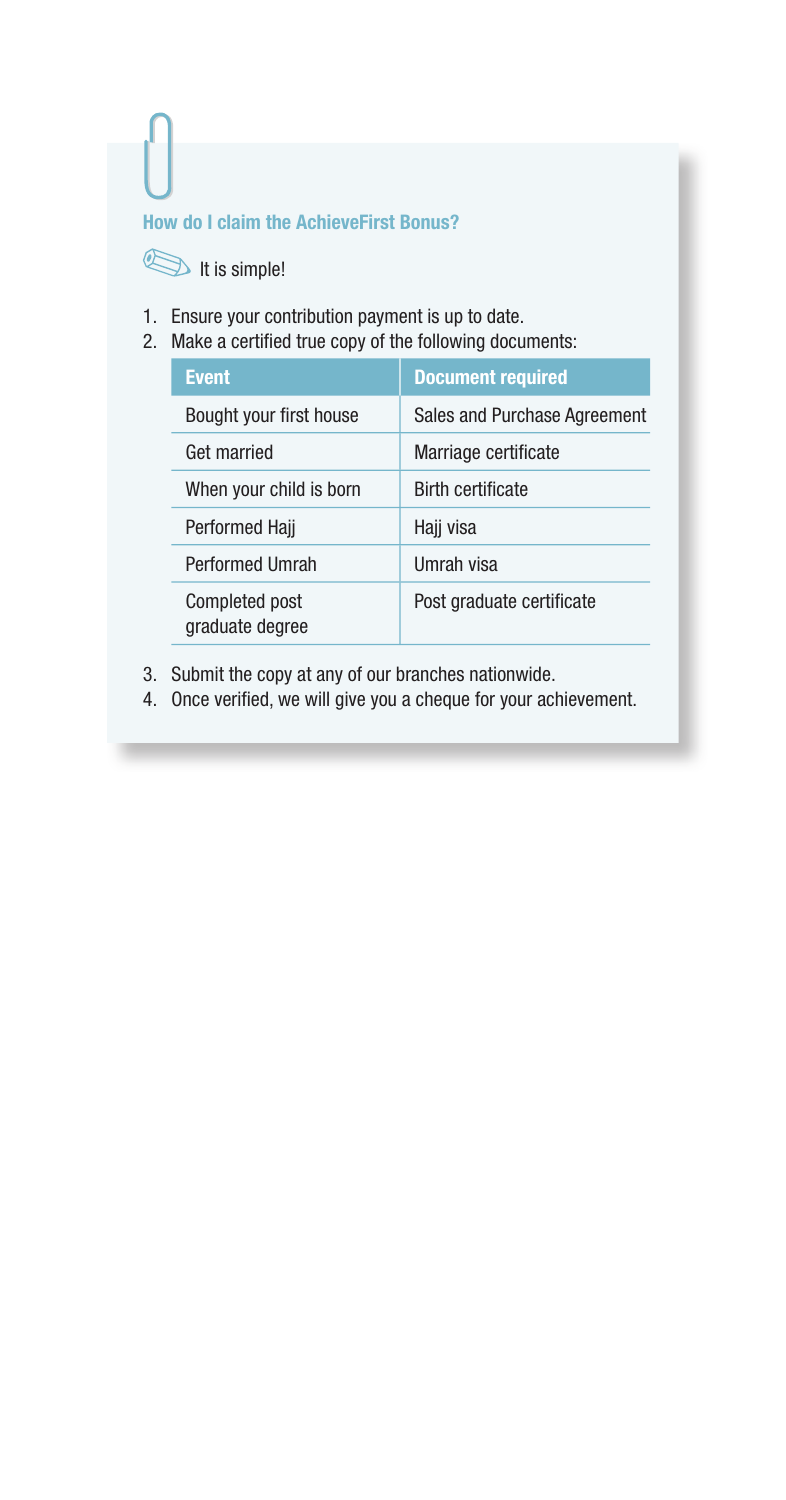## **PruBSN SmartLink Smart Plan for Your Child's Future**



**PruBSN SmartLink** is a regular contribution investment-linked takaful plan designed to provide protection while building a secure education fund for your child. This plan also awards your child for his or her academic excellence through its unique benefit, **EduSmart Bonus.**

With a minimum contribution from RM100 monthly, this affordable plan is available for your child between 1 and 18 years old. **PruBSN SmartLink** is flexible as you can choose whether the plan matures when your child reaches 25 years old or you can plan two steps ahead so that it expires either at age of 80 or 100 years old.

You can also take up the plan for your unborn child if you are more than 20 weeks pregnant. Please refer to PruBSN corporate website for further information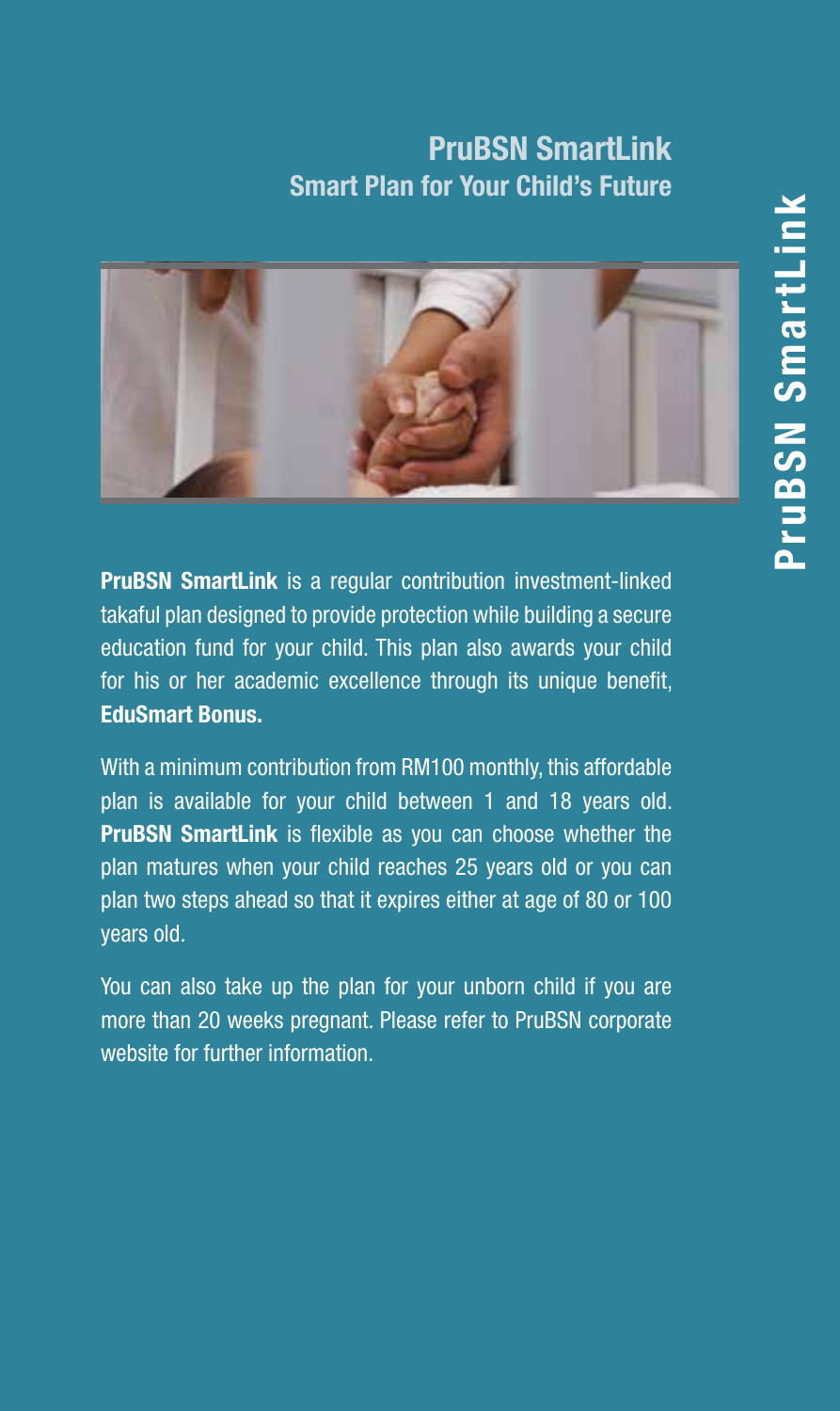#### Enjoy the following unique benefits that are available through **PruBSN SmartLink.**

| <b>Award academic</b><br>excellence             | Excel in studies and we will AWARD your child with EduSmart<br><b>Bonus</b> <sup>1</sup> . The higher your contribution into the plan, the higher<br>the award will be.                                                                                                                                                                                                                                                                                                                                             |                                                                                |         |                                      |  |
|-------------------------------------------------|---------------------------------------------------------------------------------------------------------------------------------------------------------------------------------------------------------------------------------------------------------------------------------------------------------------------------------------------------------------------------------------------------------------------------------------------------------------------------------------------------------------------|--------------------------------------------------------------------------------|---------|--------------------------------------|--|
|                                                 | <b>Exam</b>                                                                                                                                                                                                                                                                                                                                                                                                                                                                                                         | <b>Award</b><br>percentage<br>based on<br>yearly<br>protection<br>contribution | Payout* |                                      |  |
|                                                 | <b>UPSR</b>                                                                                                                                                                                                                                                                                                                                                                                                                                                                                                         | 50%                                                                            | RM600   | 5As                                  |  |
|                                                 | PT <sub>3</sub>                                                                                                                                                                                                                                                                                                                                                                                                                                                                                                     | 100%                                                                           | RM1,200 | 7As                                  |  |
|                                                 | <b>SPM</b>                                                                                                                                                                                                                                                                                                                                                                                                                                                                                                          | 150%                                                                           | RM1,800 | 8As                                  |  |
|                                                 | <b>STPM</b><br>or STAM                                                                                                                                                                                                                                                                                                                                                                                                                                                                                              | 150%                                                                           | RM1,800 | 4As                                  |  |
|                                                 | GCSE                                                                                                                                                                                                                                                                                                                                                                                                                                                                                                                | 150%                                                                           | RM1,800 | 5As                                  |  |
|                                                 | A-Level                                                                                                                                                                                                                                                                                                                                                                                                                                                                                                             | 150%                                                                           | RM1,800 | 3As                                  |  |
|                                                 | IB                                                                                                                                                                                                                                                                                                                                                                                                                                                                                                                  | 150%                                                                           | RM1,800 | 42 points                            |  |
|                                                 | Diploma or<br>Degree                                                                                                                                                                                                                                                                                                                                                                                                                                                                                                | 200%                                                                           | RM2,400 | 3.5 CGPA<br>or 1 <sup>st</sup> class |  |
|                                                 | Payout example for yearly protection contribution of RM1,200<br>Note: The list of exam is subject to national exams as listed<br>by Malaysian Ministry of Education. For Diploma or Degree,<br>PruBSN will only pay for courses offered by public universities in<br>Malaysia, courses accredited by Malaysian Qualification Agency<br>or Public Service Department of Malaysia. PruBSN reserves the<br>right to change the EduSmart Bonus payout percentage at any<br>time by giving you ninety (90) days' notice. |                                                                                |         |                                      |  |
| <b>Earn Loyalty</b><br><b>Bonus<sup>1</sup></b> | Pay your contribution on a timely basis and we will give you<br>5% of your yearly protection contributions upon completion of<br>the 10th certificate year and every 3 years after that.                                                                                                                                                                                                                                                                                                                            |                                                                                |         |                                      |  |
| <b>Fund withdrawal</b><br>options               | You can withdraw the education fund to support your child's<br>higher education expenses. This is inclusive of the Loyalty<br><b>Bonus</b> <sup>1</sup> that you have accumulated.                                                                                                                                                                                                                                                                                                                                  |                                                                                |         |                                      |  |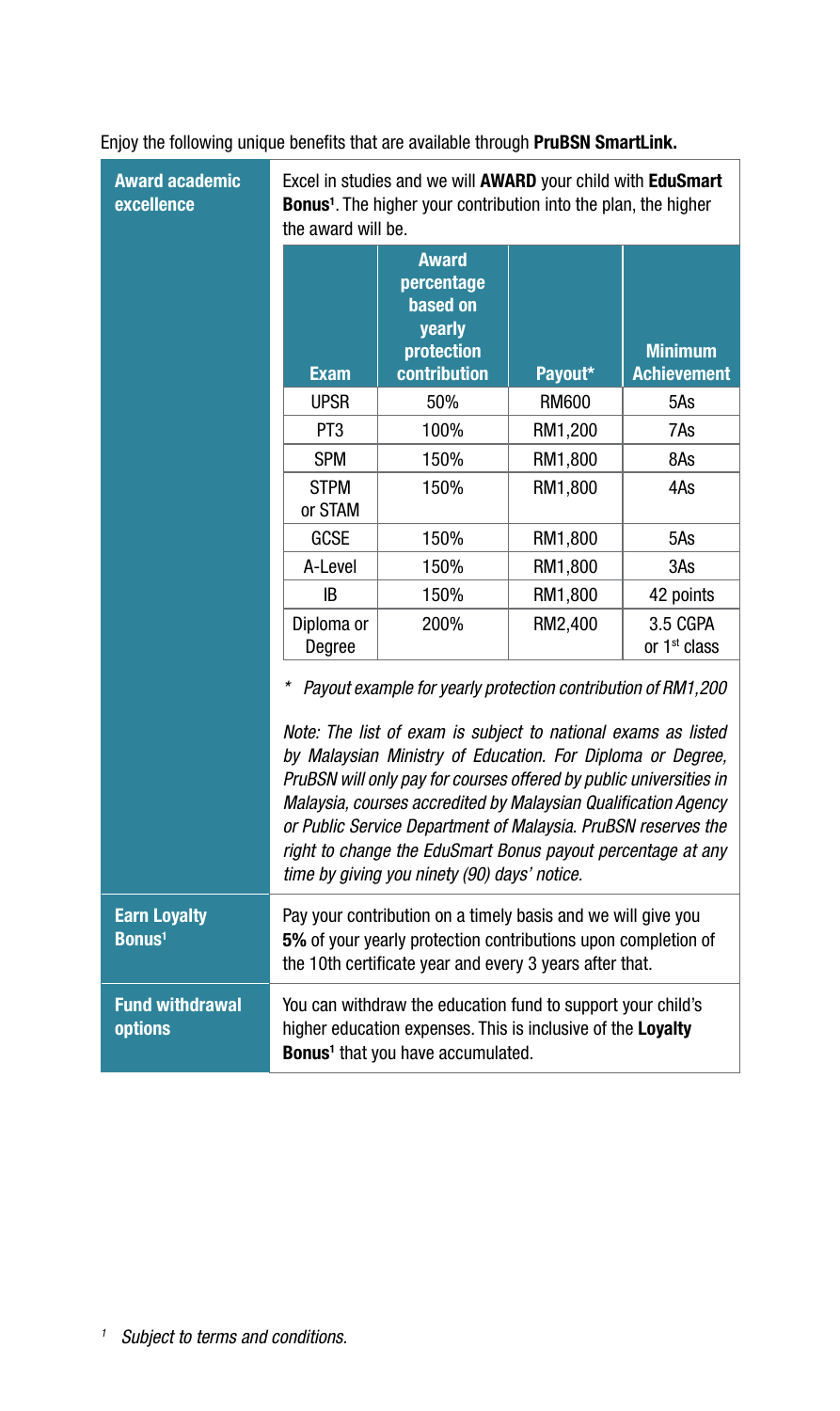| <b>Enhance your</b><br>benefits <sup>2</sup>      | You may strengthen your plan with a range of riders to gain<br>extra coverage on your protection and savings. Please refer to<br>PruBSN corporate website for further information.                                    |
|---------------------------------------------------|-----------------------------------------------------------------------------------------------------------------------------------------------------------------------------------------------------------------------|
| <b>Grow your child's</b><br>education fund        | Grow your child's education fund through our managed<br>investment fund, Takafulink Dana Urus, or accelerate its<br>growth by investing in equities through Takafulink Dana<br>Ekuiti or Takaful Dana Ekuiti Dinasti. |
| <b>Preserve</b><br>your child's<br>education fund | Preserve your child's education fund by investing in a more<br>secure fund, Takafulink Dana Bon.                                                                                                                      |

#### **How do I claim the EduSmart Bonus?**



- 1. Ensure your contribution payment is up to date.
- 2. Make a certified true copy of your child's original exam certificate.
- 3. Submit the copy at any of our branches nationwide.
- 4. Once verified, we will give you a cheque for your child's achievement.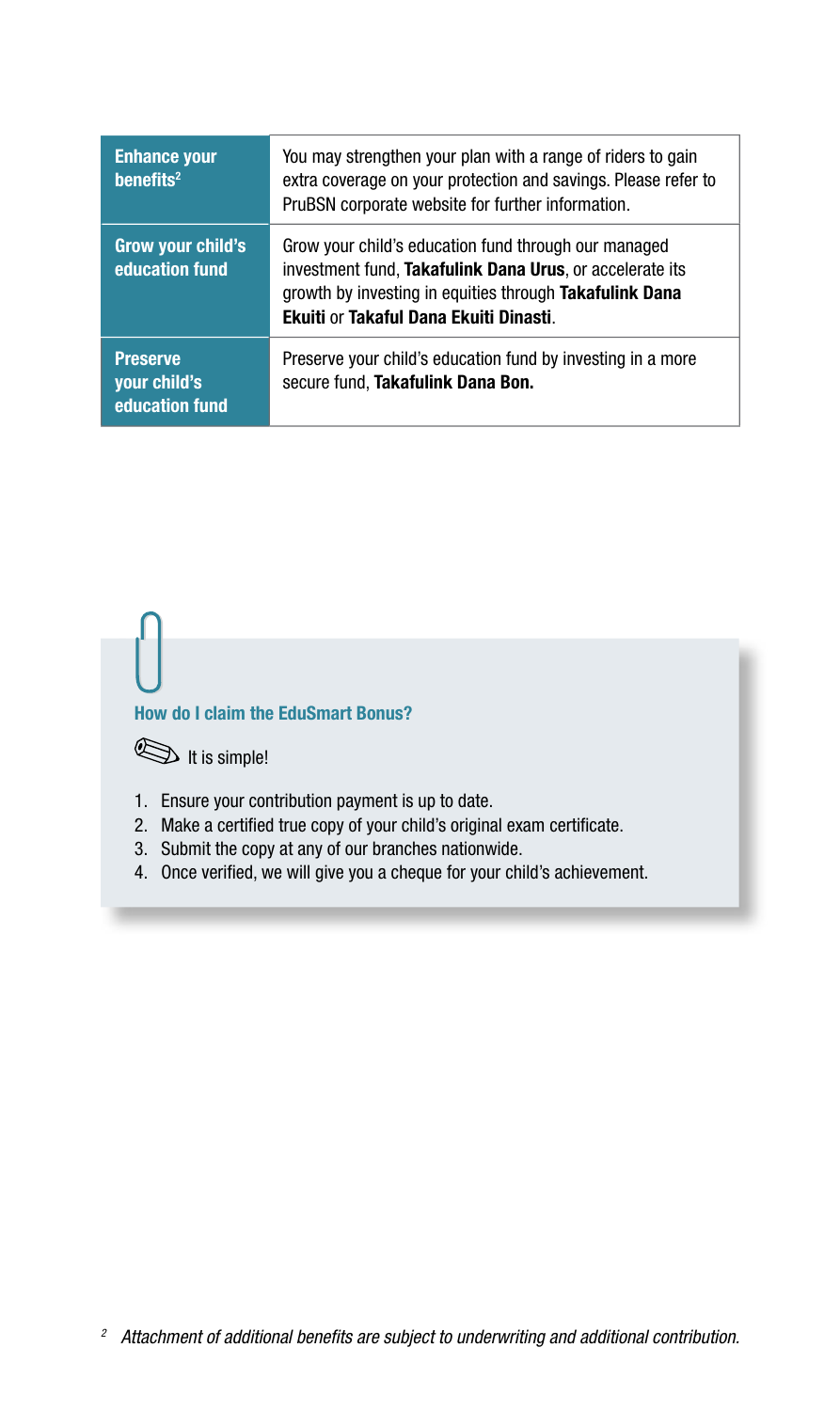## **PruBSN TakafulLink Link your Financial Goals for Total Financial Freedom**



**PruBSN TakafulLink** is a regular contribution investment-linked takaful plan that matures when you reach age 80 or 100. With a wide range of additional benefits available, you will have a comprehensive takaful plan that helps you manage your changing needs.

**PruBSN TakafulLink** is for you if you are between 26 and 70 years old.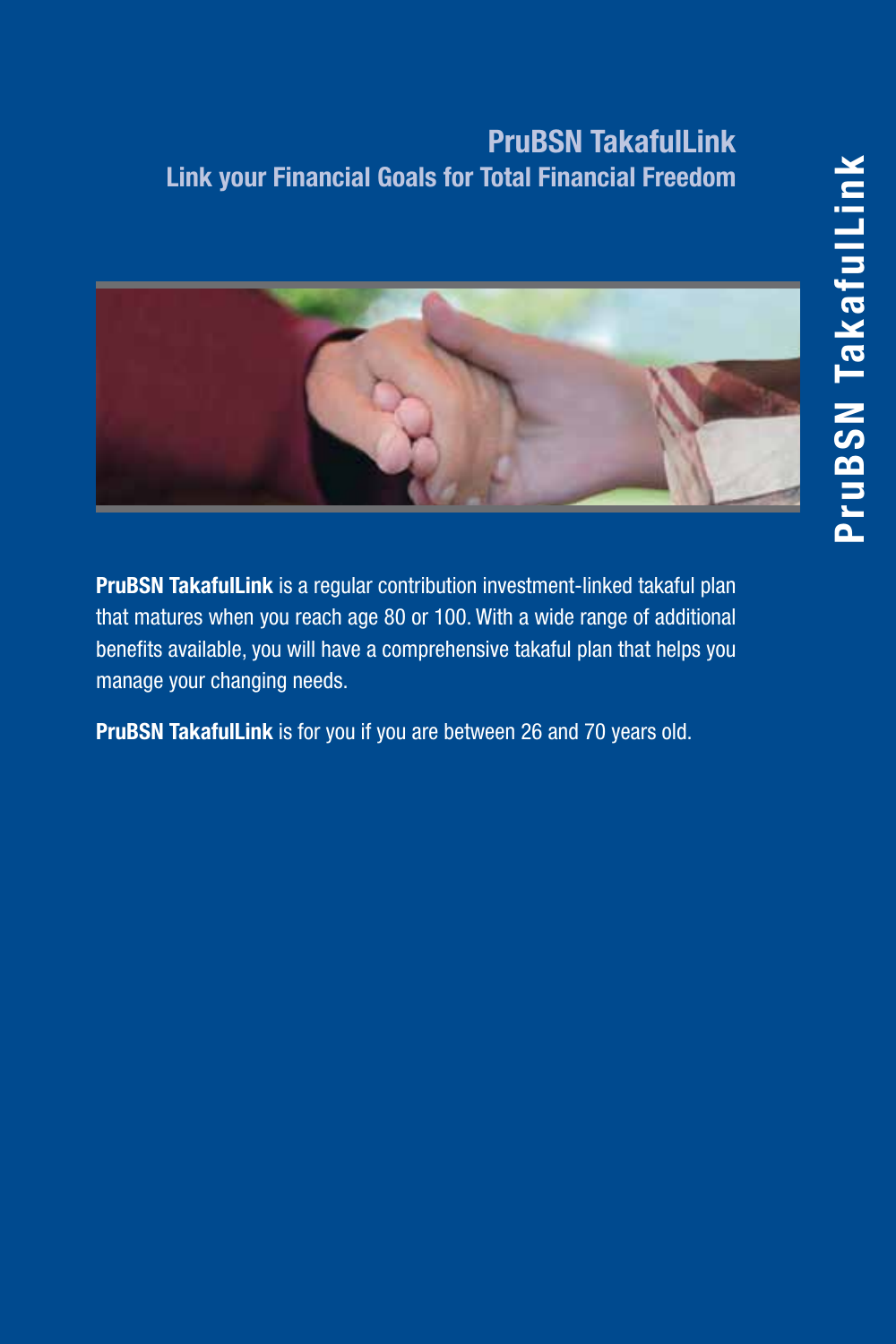From as low as RM100 monthly, you will enjoy the benefit below.

| <b>Earn Loyalty</b><br>B <b>onus</b> <sup>1</sup> | Pay your contribution on a timely basis and we will give you 5% of your<br>yearly protection contributions upon completion of the 10th certificate year<br>and every 3 years after that.                       |
|---------------------------------------------------|----------------------------------------------------------------------------------------------------------------------------------------------------------------------------------------------------------------|
| <b>Enhance your</b><br>benefits <sup>2</sup>      | You may enhance your plan by choosing from a range of riders to<br>complement your protection needs as well as to grow your savings fund.<br>Please refer to PruBSN corporate website for further information. |
| <b>Grow your</b><br>savings fund                  | Grow your savings through our managed investment fund. Takafulink Dana<br><b>Urus</b> , or accelerate its growth by investing in equities through Takafulink<br>Dana Ekuiti or Takafulink Dana Ekuiti Dinasti. |
| <b>Preserve your</b><br>savings fund              | Preserve your savings for your golden years by investing in a more secure<br>fund. Takafulink Dana Bon.                                                                                                        |

*<sup>1</sup> Subject to terms and conditions.*

*<sup>2</sup> Attachment of additional benefits are subject to underwriting and additional contribution.*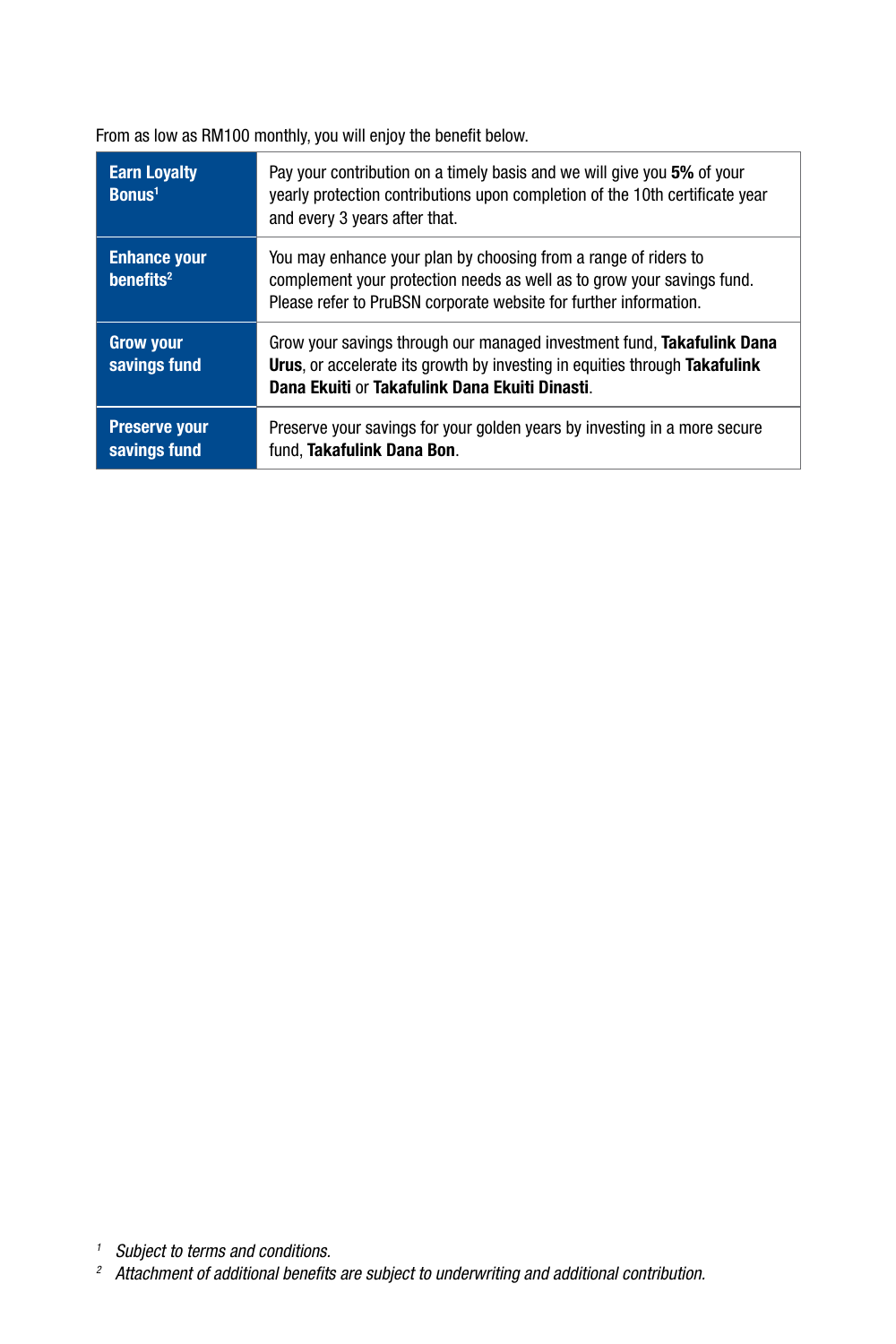### **What are the common benefits of PruBSN Link Series?**

| <b>Death</b>                                          | Your nominee is entitled to:<br>a, the basic sum covered, and<br>b. the value of units in the account<br>For <b>PruBSN SmartLink</b> plan, in the event of disability or loss of life before<br>age 5, a reduced basic sum covered payable will be paid as follows. This is<br>called juvenile lien: |            |                |     |                |             |
|-------------------------------------------------------|------------------------------------------------------------------------------------------------------------------------------------------------------------------------------------------------------------------------------------------------------------------------------------------------------|------------|----------------|-----|----------------|-------------|
|                                                       | Age                                                                                                                                                                                                                                                                                                  | ī          | $\overline{2}$ | 3   | $\overline{a}$ | 5 and above |
|                                                       | % of Basic Sum<br>Covered                                                                                                                                                                                                                                                                            | <b>20%</b> | 40%            | 60% | 80%            | 100%        |
| <b>Total and Permanent</b><br><b>Disability (TPD)</b> | The sum covered is payable in the event of total and permanent disability<br>before the age of 70 or certificate expiry, whichever is earlier.                                                                                                                                                       |            |                |     |                |             |
| <b>Maturity</b>                                       | Value of units in the account is payable upon maturity.                                                                                                                                                                                                                                              |            |                |     |                |             |
| <b>Surrender</b>                                      | Value of units in the account is payable to you when you surrender your<br>certificate.                                                                                                                                                                                                              |            |                |     |                |             |

#### **How much do I need to contribute for this plan?**

The minimum monthly contribution for **PruBSN FirstLink , PruBSN SmartLink** and **PruBSN TakafulLink** is RM100 respectively.

#### **Sample Contribution Table**

| <b>Details</b>                 | Aida                    | Adam                    | Saiful                    |  |
|--------------------------------|-------------------------|-------------------------|---------------------------|--|
| Age                            | 23                      | 5                       | 35                        |  |
| <b>Plan</b>                    | <b>PruBSN FirstLink</b> | <b>PruBSN SmartLink</b> | <b>PruBSN TakafulLink</b> |  |
| <b>Expiry Age</b>              | 80                      | 25                      | 100                       |  |
| <b>Health status</b>           | Non-smoker              | Non-smoker              | Smoker                    |  |
| <b>Occupation</b>              | Executive               | Child                   | Manager                   |  |
| <b>Sum Covered<sup>3</sup></b> | RM66.000                | RM72.000                | RM60.000                  |  |
| <b>Payment frequency</b>       | Monthly                 | Monthly                 | Monthly                   |  |
| <b>Contribution amount</b>     | RM100                   | RM100                   | RM100                     |  |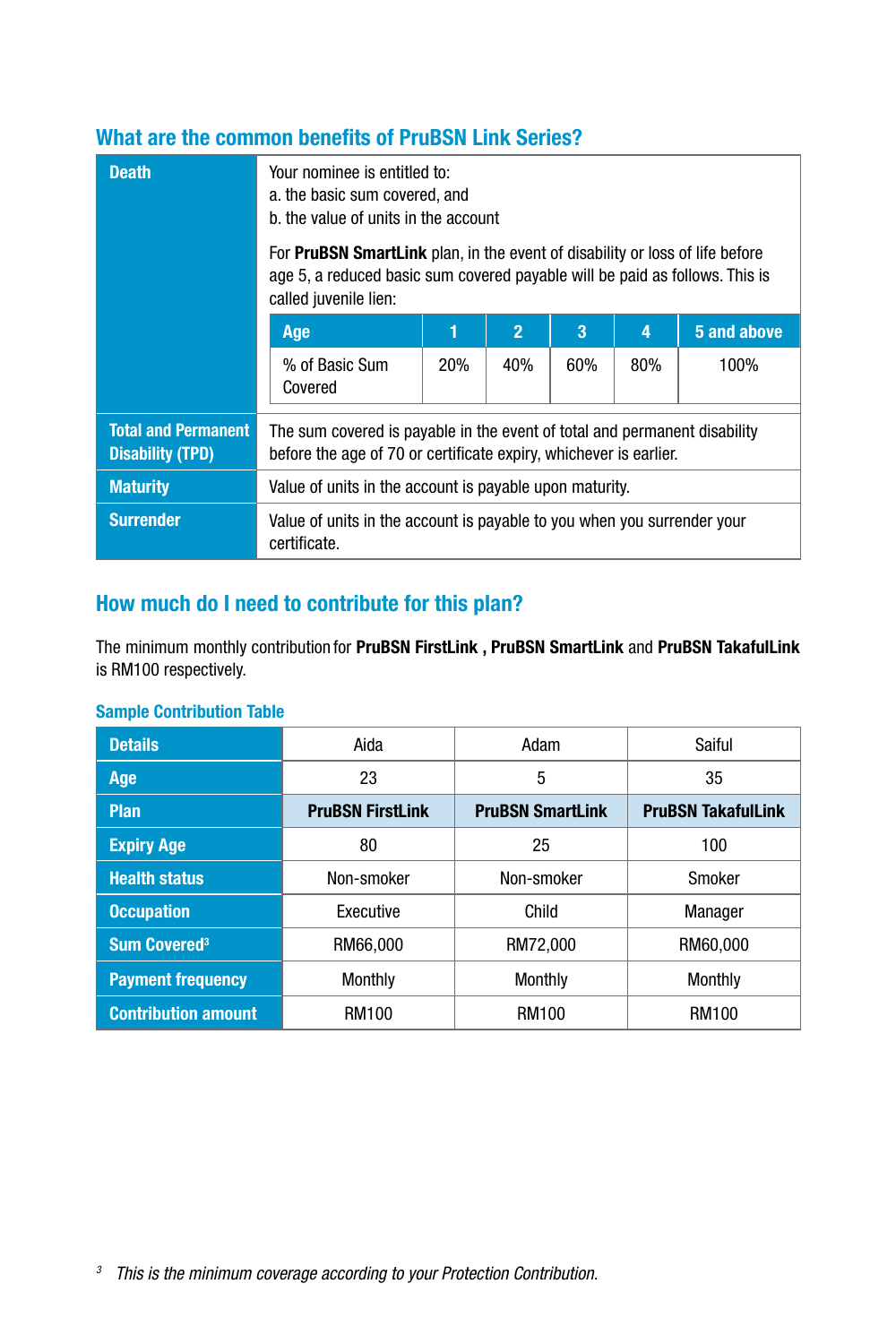#### **How should I invest my fund?**

We provide you the freedom to manage your investment fund according to your risk tolerance. You may invest on a regular basis by attaching our saver rider or make a Single Contribution Top-up whenever you want to. Your investment will be channelled to the four investment funds below depending on your risk appetite.

All Takafulink funds are invested in Shariahapproved shares and securities.



#### **Preserve Investment Fund**

If you wish to preserve your savings, opt for **Takafulink Dana Bon** which provides medium to long term accumulation of capital by investing in selected Shariah-approved securities. It is the right choice of investment if you have a low to moderate risk tolerance level and a medium to long term investment horizon.

#### **Build Investment Fund**

Build your investment fund through **Takafulink Dana Urus**, a managed fund that seeks to maximise returns over the medium to long term. This is achieved by investing in Shariah-approved shares and securities through **Takafulink Dana Ekuiti** and **Takafulink Dana Bon** and in any other such Takafulink funds that may become available in the future. This fund is suitable if you intend to invest in moderate to high risk funds for a medium to long term investment horizon.

#### **Grow Investment Fund**

**Takafulink Dana Ekuiti** aims to maximise returns over the medium to long term by investing in high quality Shariah-approved shares listed on the Bursa Malaysia. Meanwhile, **Takafulink Dana Ekuiti Dinasti** is our global fund that aims to provide long term capital appreciation by investing in Shariah-compliant investments with exposure to the Greater China region.

Both funds are meant for you if you have a high risk tolerance level and have a medium to long term investment horizon. Both funds will aggressively accelerate the growth of your investment returns.

#### **How does PruBSN Link Series work?**

**PruBSN Link Series** is based on the Wakalah Bil Ajr model where we put your contribution into your account after deducting wakalah charge. This is a fee for the services we provide. The takaful protection comes from your Tabarru' deduction that we put in the Tabarru' Fund.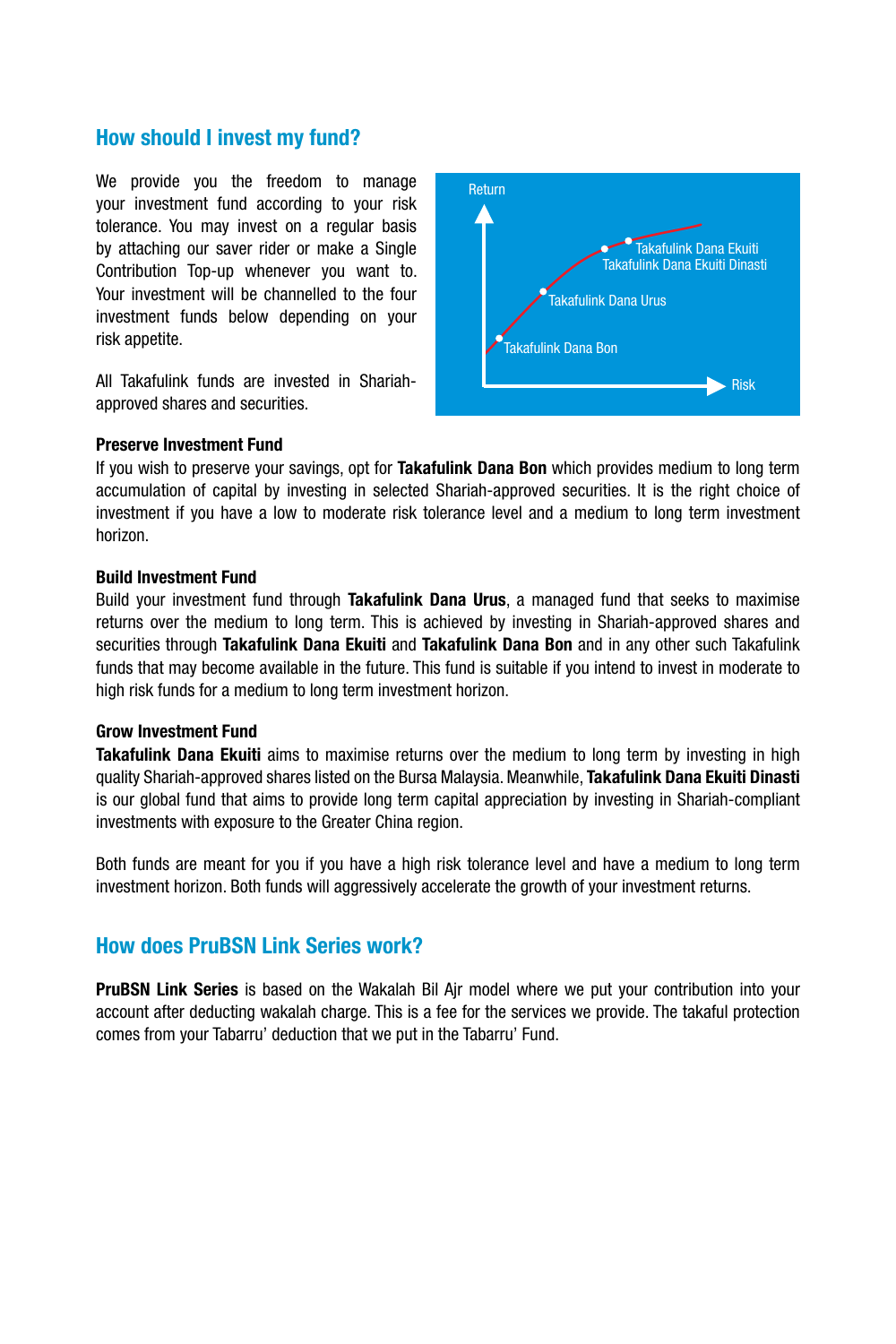### **What are the charges involved in PruBSN Link Series?**

| <b>Charges type</b>              | <b>Details of charges</b>                                                                                                                                                                           |     |                |     |             |            |                |  |
|----------------------------------|-----------------------------------------------------------------------------------------------------------------------------------------------------------------------------------------------------|-----|----------------|-----|-------------|------------|----------------|--|
| <b>Upfront wakalah</b><br>charge | This charge is used to pay commission and distribution related expenses as<br>well as management expenses. The charge as percentage <sup>4</sup> of your protection<br>contribution is shown below. |     |                |     |             |            |                |  |
|                                  | <b>Certificate year</b>                                                                                                                                                                             | 1   | $\overline{2}$ | 3   | 4           | 5 and<br>6 | 7 and<br>above |  |
|                                  | Upfront wakalah<br>charge                                                                                                                                                                           | 60% | 60%            | 50% | 30%         | 20%        | 0%             |  |
|                                  | For any top-up, the upfront wakalah charge is 5% throughout the certificate<br>year.                                                                                                                |     |                |     |             |            |                |  |
| <b>Service charge</b>            | There will be a service charge of RM6 a month for payments by cash or<br>cheque while RM5 for other payment methods. This is for certificate servicing<br>expenses.                                 |     |                |     |             |            |                |  |
| <b>Asset</b><br>management       | We charge this annually on a daily basis from your investment account value<br>for your investment management expenses.                                                                             |     |                |     |             |            |                |  |
| charge                           | <b>Takafulink Dana Bon</b>                                                                                                                                                                          |     |                |     | $0.5%$ p.a. |            |                |  |
|                                  | <b>Takafulink Dana Urus</b>                                                                                                                                                                         |     |                |     | $1.3%$ p.a. |            |                |  |
|                                  | <b>Takafulink Dana Ekuiti</b>                                                                                                                                                                       |     |                |     | $1.5%$ p.a. |            |                |  |
|                                  | Takafulink Dana Ekuiti Dinasti<br>$1.5%$ p.a.                                                                                                                                                       |     |                |     |             |            |                |  |
| <b>Top-up charge</b>             | We charge 5% on every single contribution top-up. On top of that, for each<br>top-up of less than RM5,000, there will be an additional charge of RM25.                                              |     |                |     |             |            |                |  |
| <b>Fund switching</b><br>charge  | We provide four free switches every year. For any subsequent switches<br>within the year, the switch charge is set at 1% of the amount switched<br>(subject to maximum of RM50).                    |     |                |     |             |            |                |  |
| Tabarru'                         | We deduct an amount monthly based on your age, gender, health status,<br>occupation, amount of coverage and the duration of the coverage.                                                           |     |                |     |             |            |                |  |

The details of the wakalah and other charges are listed in the table below.

### **Would I receive any surplus from this plan?**

You are entitled to receive at least 50% of the distributable surplus (if any) on a yearly basis. The balance of up to 50% is shared with us as an incentive for managing the Tabarru' Fund. Your portion of the distributable surplus will be placed back into your Protection Unit Account (PUA).

*<sup>4</sup> This is the charge for certificates with term of 20 years or more. For certificates with term less than 20 years, it will be reduced accordingly. Please refer to the plan illustration for more detailed information.*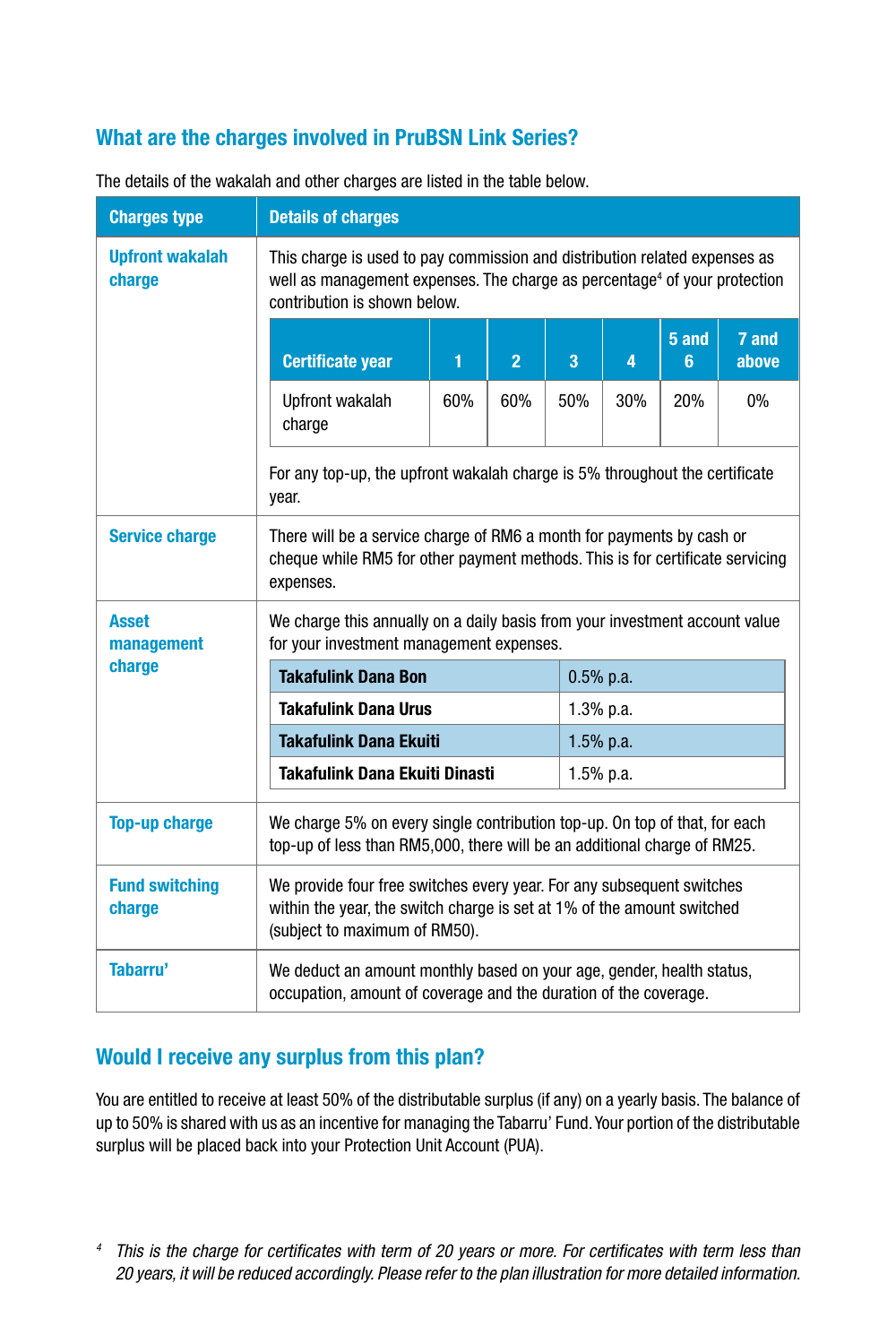#### **Important Notes**

- This is a takaful product that is tied to the performance of the underlying assets, and it is not a pure investment product such as unit trusts.
- • This brochure does not form a contract between you and Prudential BSN Takaful Berhad (PruBSN). Please refer to the Plan Illustration, Product Disclosure Sheet and Fund Fact Sheet before participating in the plan. The full Terms and Conditions are set out in the certificate documents. Please ask for a sample of the Terms and Conditions should you need detailed information of the plan.
- • This brochure is published for information only and does not have regard to the specific financial objectives, situation and needs of any specific person.
- • Unless stated otherwise in this brochure:
	- Age refers to Age Next Birthday.
	- Protection contribution refers to the contribution allocated into your Protection Unit Account (PUA).
- The returns from your investment will be based on the actual performance of the fund and it is not guaranteed.
- The investment risk of your fund will be borne solely by you and the benefits may be less than the total contribution, contributed into the fund.
- • Your actual contribution amount shall depend on your age, amount of coverage, maturity age you choose, health status, gender, occupation and duration of coverage.
- • You should continue paying your contributions regularly until the maturity of your plan to ensure that you or your child is fully protected under the plan at all times. Failing to do so may cease your coverage prematurely.
- • For **PruBSN SmartLink**, you are entitled for an educational tax relief in respect of your contribution of up to RM3,000 a year for plan with maturity of 25 years old. Upon transferring of ownership, your child will be entitled for individual medical tax relief of RM3,000 while life tax relief is up to RM6,000 consistent with tax relief under **PruBSN FirstLink** and **PruBSN TakafulLink**. Tax relief is subject to terms and conditions of Inland Revenue Board (IRB).
- • **PruBSN Link Series** does not provide any benefit amount from the Tabarru' Fund on termination, expiry or maturity of certificate.
- The plan may be cancelled by a written request to us within fifteen (15) days from the delivery date of the certificate documents, in which case we shall refund the unallocated contribution, any Tabarru' and service charge that have been deducted from contributions received from you plus the remaining value of units in your account at the unit price at the next valuation date less any medical fees incurred by PruBSN in assessing the risk under the certificate.
- • Participating in an investment-linked takaful plan is a long-term commitment. An early termination of the certificate usually involves high costs and the surrender value payable may be less than the total contributions paid.
- • Loyalty bonus is not guaranteed. It is paid purely at PruBSN's discretion and subject to terms and conditions that need to be fulfilled by participants in order to be eligible.
- • **Wakalah Bil Ajr** is an arrangement appointing us to manage the overall services provided under your Certificate.
- **Tabarru'** is an arrangement where a portion of your contribution is donated into a fund to assist fellow participants in need through the benefits entitled to them.
- The exact amount of distributable surplus will be determined annually and is subject to approval by both the Shariah Committee and the Board of Directors of PruBSN.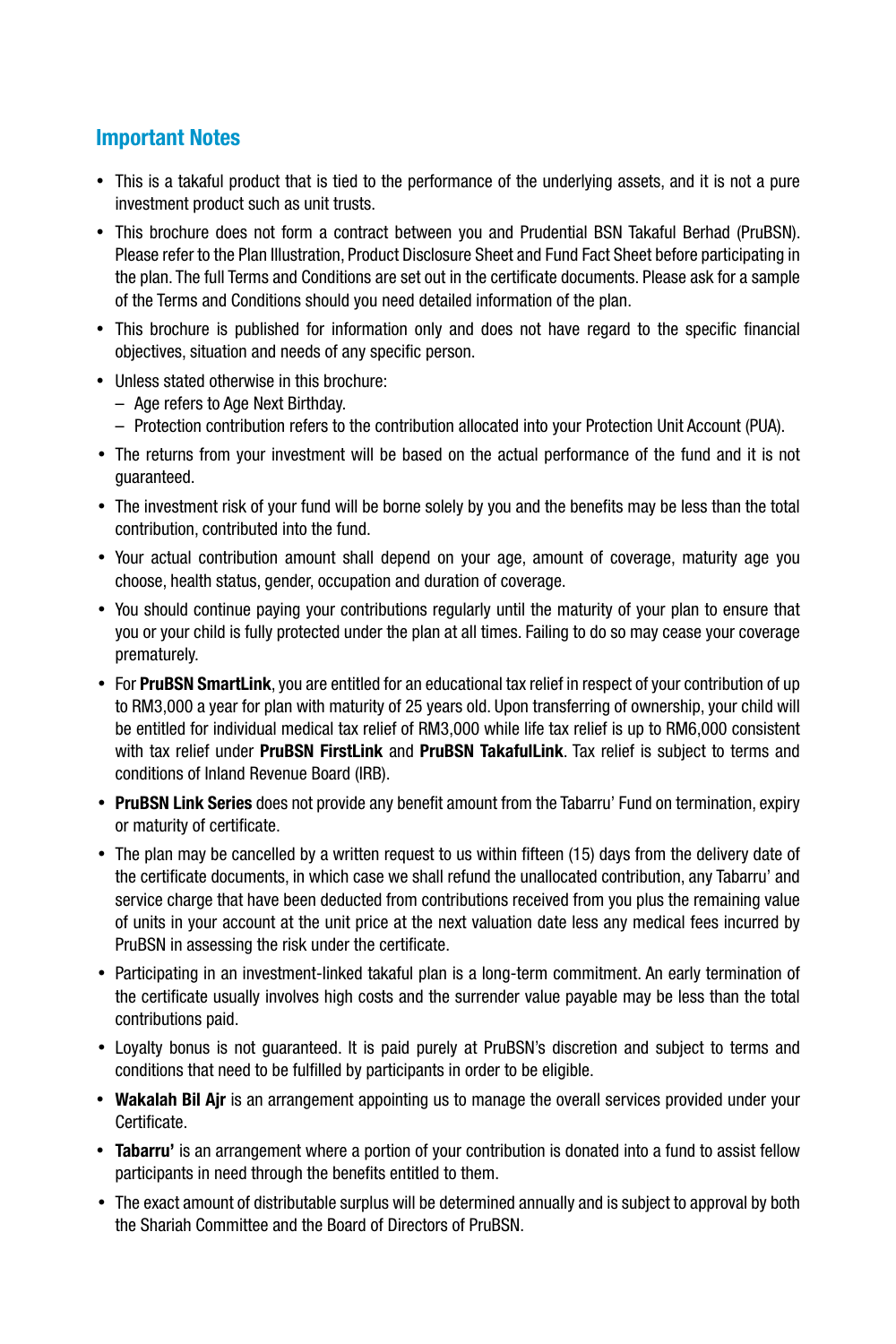#### **Exclusions**

**PruBSN Link Series** does not cover the following situations. If any of these happens, the benefits offered under the plan **WILL NOT** be payable to you.

- If the loss of life occurs as a result of suicide within one year of the inception date of the certificate.
- • If total and permanent disability occurs due to attempted suicide and self-inflicted injury.
- • If the total and permanent disability occurs because you are involved in dangerous aerial activities (including parachuting and sky-diving) unless you are part of a flight crew or as a paying passenger on a licensed commercial flight operating on a regular and designated route.
- If you do not disclose important information such as pre-existing illness and so forth during your application for the plan.
- If the hospitalisation is caused by illness that started within thirty (30) days from the certificate date.
- If symptoms of the critical illness started within sixty (60) days prior to the certificate date for an angioplasty and other invasive treatments for coronary artery disease, cancer, coronary artery by-pass surgery, heart attack or serious coronary artery disease while thirty (30) days for any other critical illness.

The exclusions and limitations above are not exhaustive and you should refer to the certificate document for further information.

Find out how to best protect your family and yourself through a complete and suitable plan by calling any of our personnel or agents for a full consultation and get yourself the right protection today.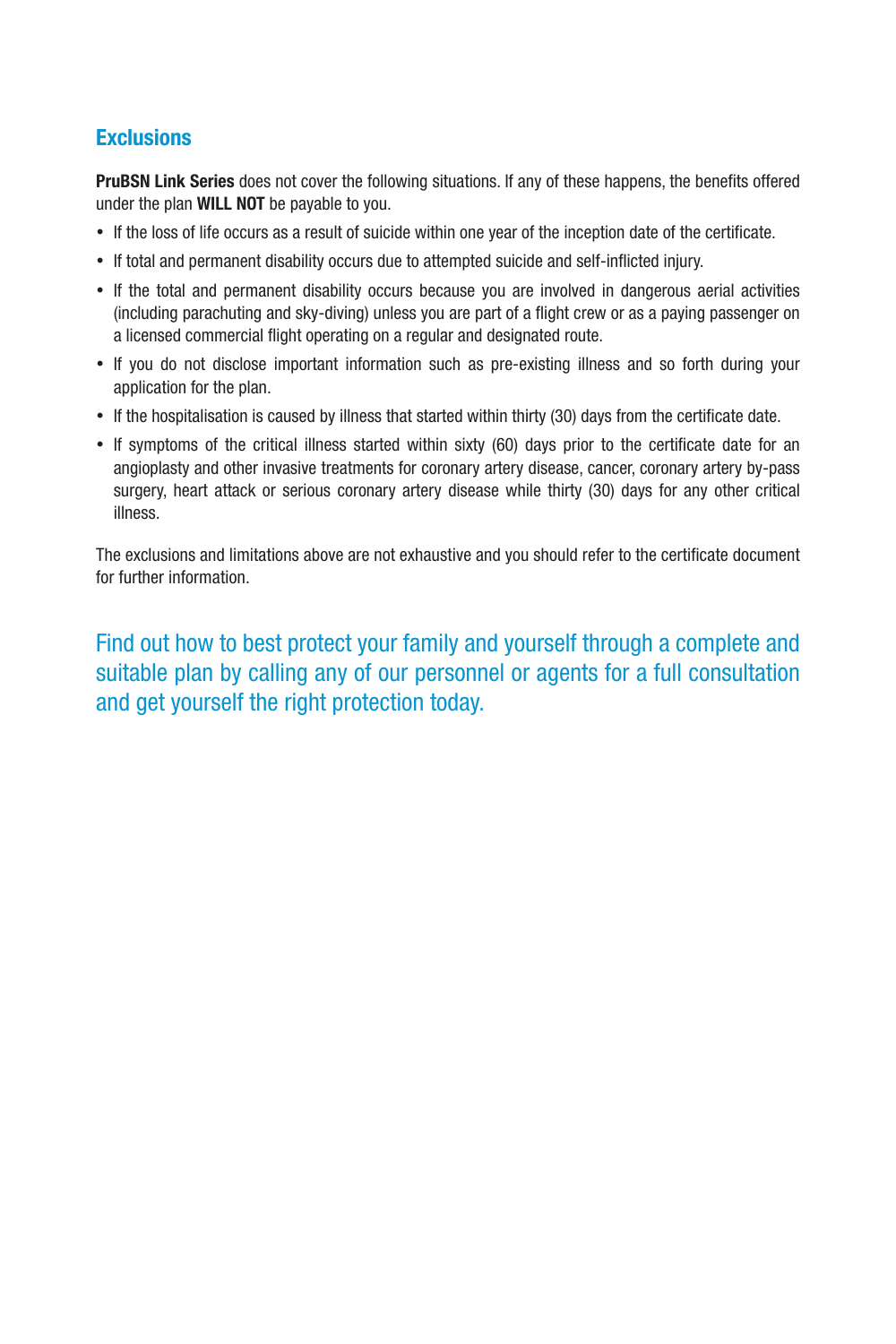#### **Appendix**

#### **General guideline to do claim submission**

- Please attach PruBSN Claim Form in each submission and indicate the type of claim you wish to make.
- Please complete all questions and furnish accurate details in the Claim Form yourself unless under special circumstances.
- Please ensure that the signature in the Claim Form or for any declaration and/or authorization must be clear and the same as per proposal form.
- Please submit original receipts unless you have submitted to other insurer/takaful operator for the same claim, where copy of receipts and respective settlement letter is required.
- Please submit individual receipt per consultation/treatment.
- Please provide proof of injury on severe condition (e.g. X-ray film & report, photo and medical certificate).
- Do Not use other insurer/takaful operator claim form.
- Do Not scribble or use cursive handwriting that is difficult to read.
- Do Not copy participant's or covered person's signature.